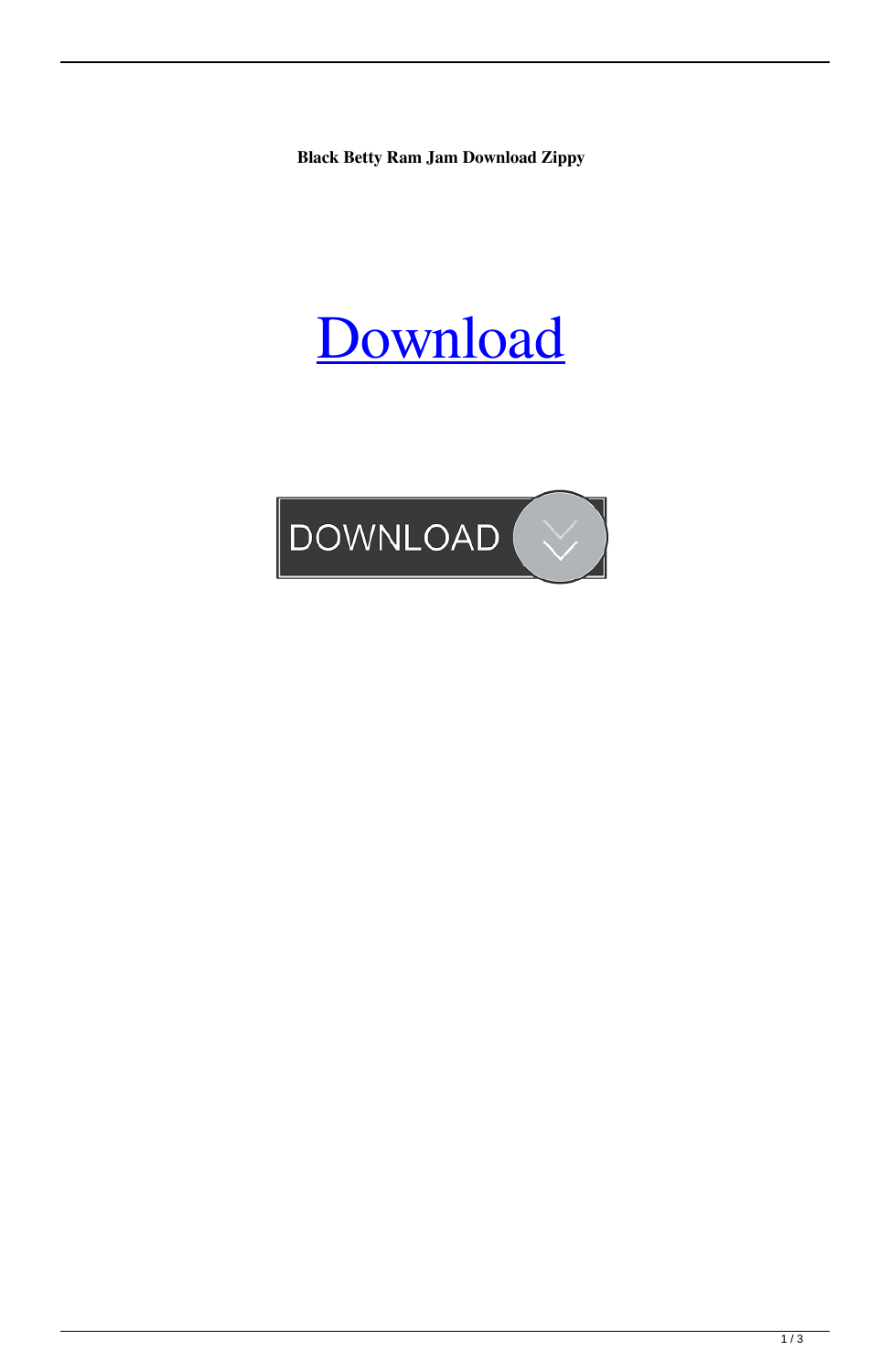black betty ram jam download zippy B40A4B9566Kealen Remix black betty ram jam download zippy mp3 music for free download Download mp3 songs for free download mp3 songs for free black betty ram jam download zippy Download Free mp3 Mp3 LISTEN: BLACK BETTY - RAM JAM - BLACK BABY Download: Free Mp3 Songs - Free mp3s on black betty ram jam download zippy mp3 music for free download mp3 music for free download Free mp3 songs download Download mp3 songs for free black betty ram jam download zippy B40A4B9566Kealen Remix getm3u link: Category:Ram Jam songs Category:1978 songsLiberals have suggested that the poor cost of living is the fault of supply and demand, but the same factors influence demand and supply within those same class groups. The cost of the most basic essentials, such as food, accommodation, transport and energy, far outstrip the income of many. However, their cost cannot be blamed upon supply and demand. Rather, they are caused by the dysfunctional housing and welfare systems that create this inequality in the first place. As a result, the cost of living for the majority has increased. This is not surprising in the face of the rise in the cost of land, which is rising faster than incomes. It is a result of the fact that land prices have been artificially deflated by the state and the banks through the use of negative gearing on rental properties and the creation of negative gearing opportunities for the banks and investors on homes with mortgages. Because of this, rents have plummeted and are now far below the cost of the essentials of life. So the fact that tenants, or households reliant on social security, pay higher than market rent (assuming no subsidies) should not be considered surprising. Because of this, it is better to blame the high cost of housing, not the costs of the necessities of life. This is because the price of the essentials is determined by the market, and market forces determine the prices of housing, because that is where wealth is created. Housing is the end result of the process of saving and investing. Housing price inflation is therefore best seen as a positive measure of wealth creation, not a negative one. There are three basic ways in which the wealth creation process